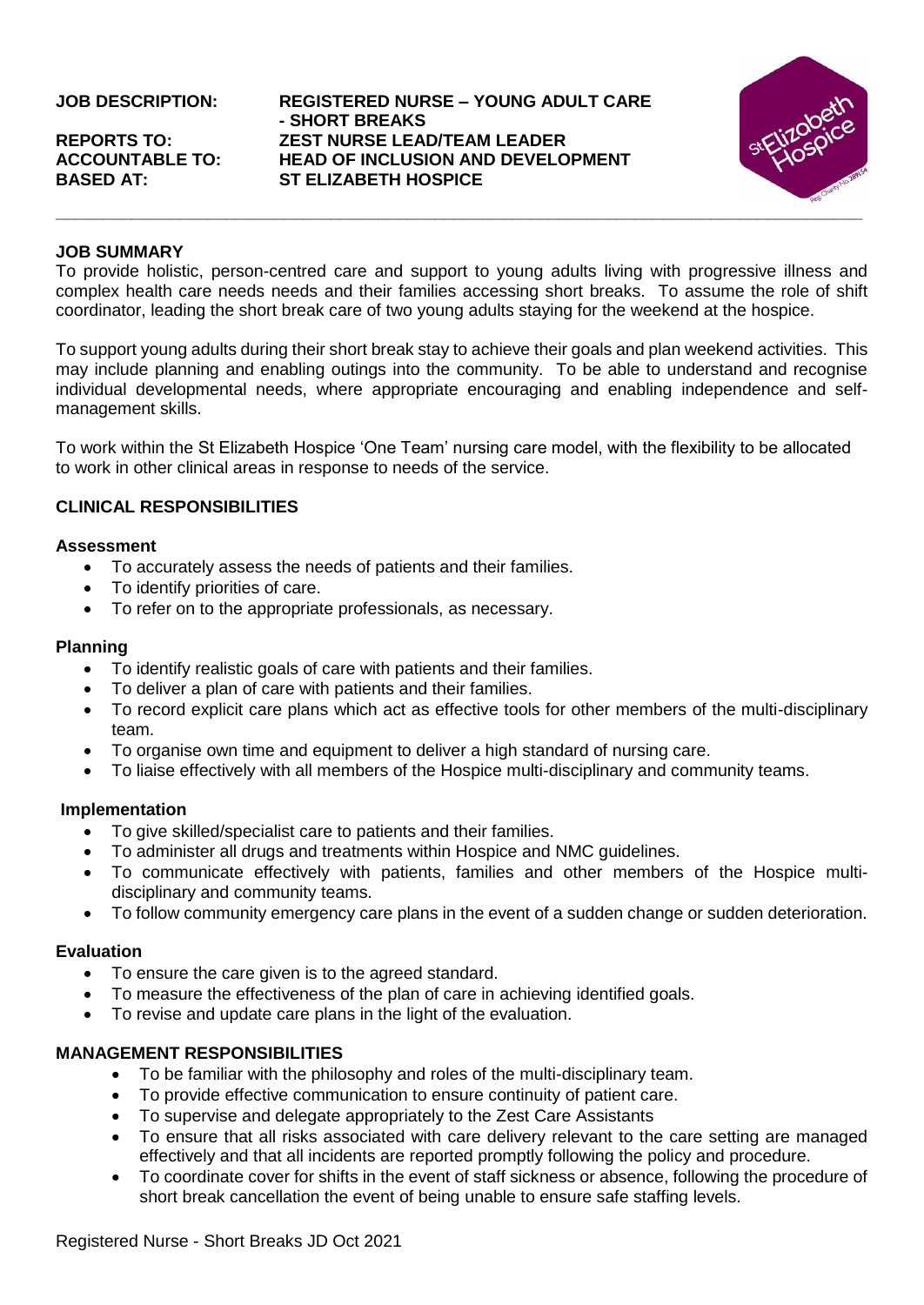- To support young adults completing one page profiles and other person-centred care tools
- To actively engage in the co-production of Zest services.

# **PERSONNEL RESPONSIBILITIES**

- To recognise indications of staff stress and to facilitate staff support.
- To recognise the value of volunteer contribution and play an active part in their support & development where appropriate.
- To support new members of staff during the induction process.

# **EDUCATIONAL RESPONSIBILITIES**

- To maintain an awareness of research and relevant findings and in conjunction with the multidisciplinary team, work towards this being applied to practice.
- To share professional expertise with short break care team colleagues, providing support and training where appropriate.
- To undertake training as required.
- To participate in the Hospice education programme.

# **PERSONAL DEVELOPMENT**

- To maintain and increase personal professional skills.
- To undertake practice supervision and engage in 1:1 meetings as appropriate
- To demonstrate reflective practice

# **ORGANISATIONAL**

- To attend team meetings bi-monthly
- To keep up to date with hospice communications via email and podcasts
- To work at all times within the policies and guidelines of the Hospice and act within NMC guidelines at all times.
- To uphold the Hospice and individual team values at all times.
- To ensure effective use of resources.
- To respect at all times the confidentiality of information covering patients, staff and volunteers.
- To play an active part in the development and maintenance of good relationships with all who have business with the Hospice.
- To promote the Hospice philosophy of care towards patients, relatives and visitors.
- To be willing to support other clinical areas as needed as part of the 'one team' model of nursing care, including the In-patient Unit and Community.

Because of the special nature of the Hospice and its work the postholder may on occasion be asked to undertake other duties to help maintain our high standard of care.

THIS JOB DESCRIPTION IS NOT NECESSARILY EXHAUSTIVE AND MAY BE SUBJECT TO REVIEW BY THE HEAD OF INCLUSION AND DEVELOPMENT IN CONJUNCTION WITH THE POSTHOLDER.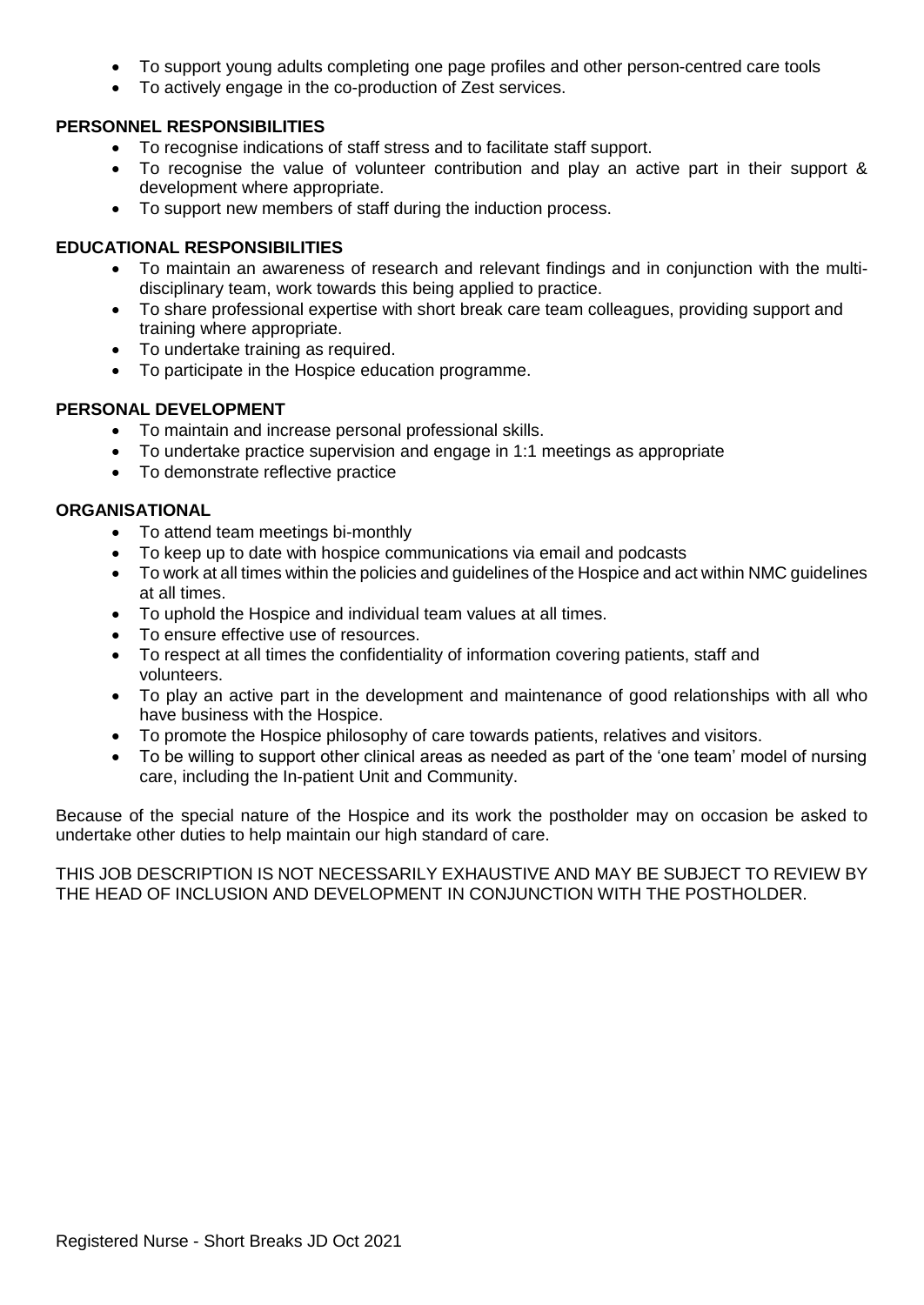# **PERSON SPECIFICATION**

# **Registered Nurse – Young Adult Care – Short Breaks**

| <b>Requirement</b>                   |                                                                                                                                                                                                        | <b>Essential/Desirable</b> | <b>Measurements</b>                              |
|--------------------------------------|--------------------------------------------------------------------------------------------------------------------------------------------------------------------------------------------------------|----------------------------|--------------------------------------------------|
| <b>Qualifications &amp; Training</b> |                                                                                                                                                                                                        |                            |                                                  |
|                                      | First Level Registered Nurse with current NMC<br>registration.                                                                                                                                         | Essential                  | Application                                      |
|                                      | Palliative care qualification at diploma level or<br>above or equivalent or experience with palliative<br>care patients e.g. District Nurse, Hospice<br>experience, and proven ward management skills. | Desirable                  | Application                                      |
|                                      | Knowledge & Experience                                                                                                                                                                                 |                            |                                                  |
|                                      | Minimum of 2 years post qualification proven<br>experience                                                                                                                                             | Desirable                  | Application                                      |
|                                      | Experience in Palliative care / learning disabilities<br>/ Community/inpatient setting                                                                                                                 | Desirable                  | Application                                      |
|                                      | Experience of working with young adults                                                                                                                                                                | Desirable                  | Application                                      |
|                                      | Ability to assess patient needs that may be<br>complex and subject to change                                                                                                                           | Essential                  | Application                                      |
|                                      | Experience of working within a multi-disciplinary<br>team                                                                                                                                              | Desirable                  | Application                                      |
|                                      | Ability to plan, deliver and evaluate care                                                                                                                                                             | <b>Essential</b>           | Application/interview                            |
|                                      | Experience of working using a person-centred<br>care approach                                                                                                                                          | Desirable                  | Application/interview                            |
|                                      | Experience of using a co-production approach                                                                                                                                                           | Desirable                  | Application/interview                            |
|                                      | <b>Specific Skills</b>                                                                                                                                                                                 |                            |                                                  |
|                                      | Excellent communication and organisational<br>skills, with the ability to deal with complex<br>matters.                                                                                                | <b>Essential</b>           | Application/ interview<br>Application/ interview |
|                                      | IT literate, ability to learn and become proficient<br>in IT programmes e.g. Microsoft packages and<br>Staff Care/I-Care databases.                                                                    | <b>Essential</b>           |                                                  |
|                                      | Ability to supervise the work of others e.g. Health<br><b>Care Assistants</b>                                                                                                                          | <b>Essential</b>           | Application/ interview<br>Application            |
|                                      | Full driving license                                                                                                                                                                                   | Desirable                  |                                                  |
|                                      | <b>Personal Qualities</b>                                                                                                                                                                              |                            |                                                  |
|                                      | A motivated, flexible and adaptable working<br>ethos                                                                                                                                                   | <b>Essential</b>           | Application/ interview                           |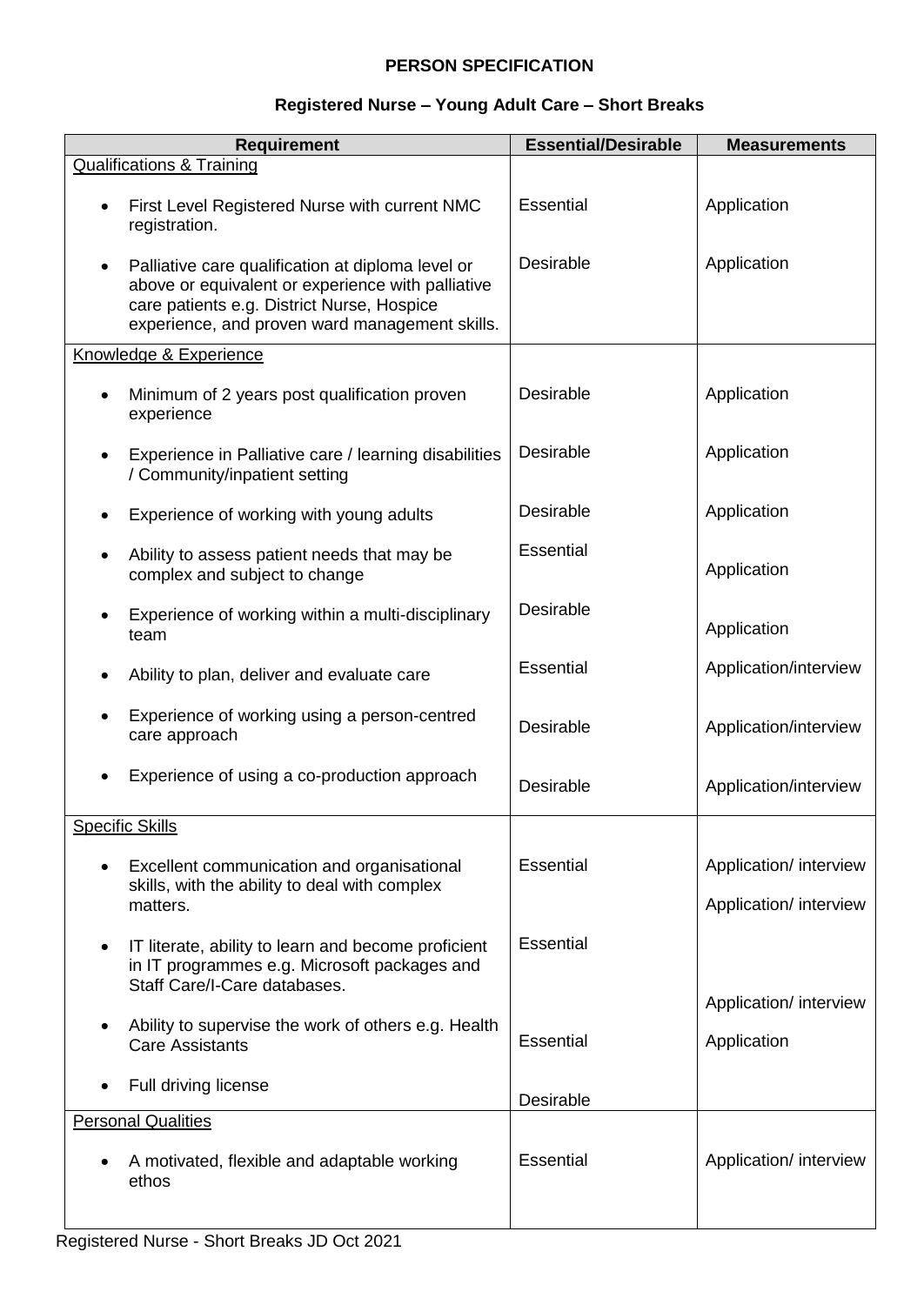| Demonstrable experience of team working                                                                       | Essential | Application/ interview |
|---------------------------------------------------------------------------------------------------------------|-----------|------------------------|
| Be willing and able to develop own knowledge<br>and skills and to contribute to the development of<br>others. | Essential | Application/ interview |
| Flexible                                                                                                      | Essential | Application/ interview |
| Ability to withstand sensitive and potentially<br>stressful situations                                        | Essential |                        |